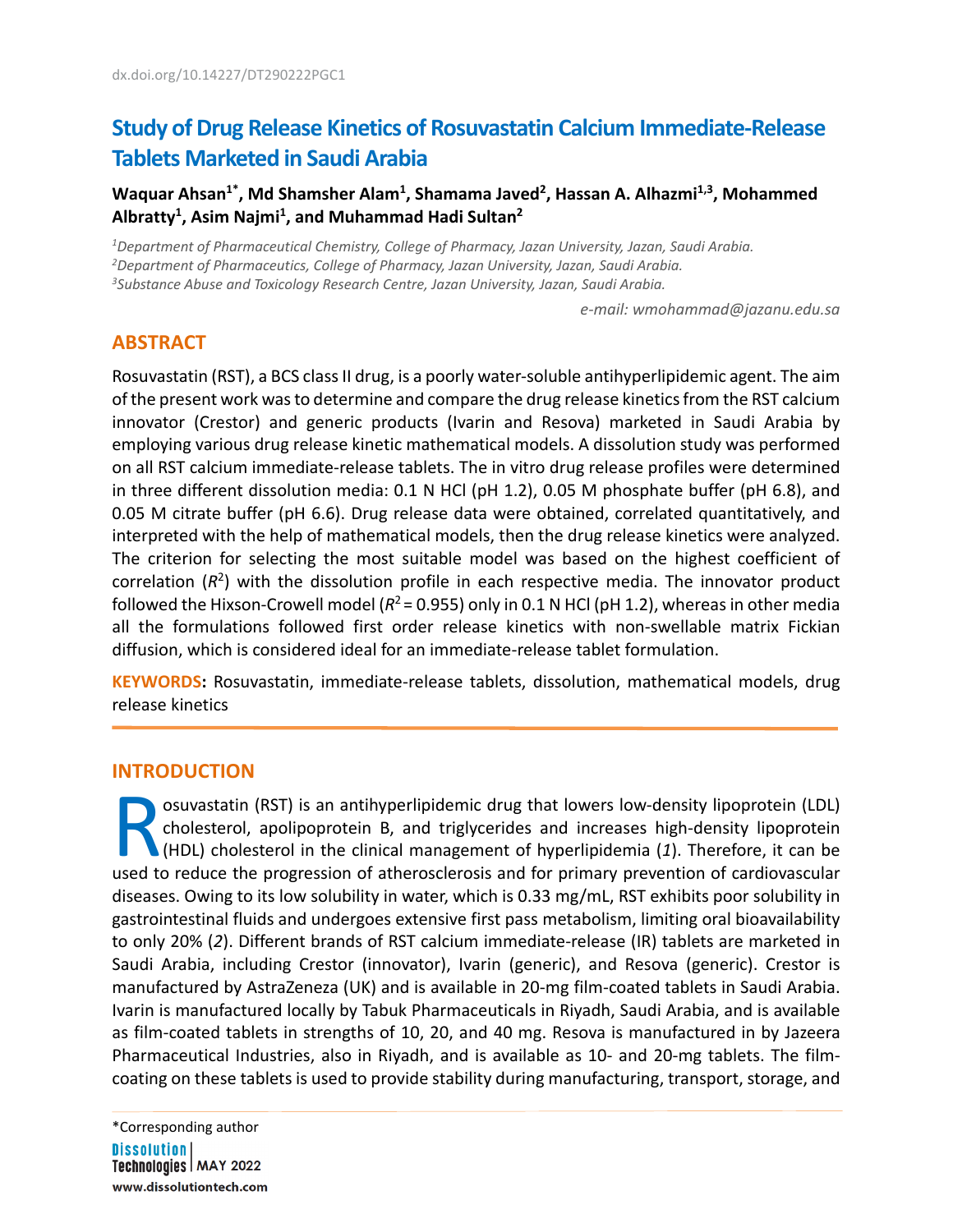clinical uses of the drug. Various polymers are used for the film coating, which can control drug release from the formulation. The type of polymer, coating technology, and coating uniformity have significant effects on the release of drugs, as well as excipients used in the tablet formulation.

Dissolution and release of a drug in vivo is an important process for solid dosage forms such as tablets and capsules in order to deliver the correct concentration of drug over an intended period of time (*3*). Dissolution of a solid into a medium involves the transfer of mass from solid to a liquid phase, and this process is governed by the Noyes-Whitney equation. Drug release kinetics are directed by one or more mechanisms that depend on the composition of matrix and dissolution media (*4, 5*). There are various factors affecting the mechanism of drug release kinetics, and it is of utmost importance to identify these factors. An ideal drug delivery system delivers the drug at a rate dictated by the body during the entire course of treatment, thereby increasing the therapeutic efficacy and safety of drugs. Factors related to drugs such as solubility, dose, content, molecular weight and size, particle size and shape, physical state, and diffusion in polymer and medium are capable of influencing the release kinetics of a formulation (*6*). Factors related to formulations such as geometry (size and shape), excipients or additives, and other processing variables also influence the release kinetics. Therefore, release of a drug from the formulation plays a vital role in modified-release or immediate-release dosage forms (*7*).

Various release models are used to study the release pattern of a drug from the formulation in order to design an effective formulation. The Higuchi model describes drug release from a matrix system, and the Hixson-Crowell model deals with the release from systems where there is a change in surface area and diameter of particles (*8*). The Korsmeyer–Peppas model analyzes both Fickian and non-Fickian release of a drug from swelling and non-swelling polymeric delivery systems (*9*). These mechanistic mathematical models are based on real phenomenon such as diffusion, dissolution, swelling, erosion precipitation and/or degradation. These models can explain the release kinetics with desired or required predictive ability and accuracy (*9*). These models are also used to fit in vitro release data and to describe the release kinetics (*10–13*). The release data can be fitted into kinetic models such as zero order, first order, Higuchi, Hixon-Crowell, and Korsmeyer-Peppas, and the coefficient of correlation (*R*2) can be determined, which reflects the extent to which the regression line represents the data. The model that best fits the release data is determined by its *R*<sup>2</sup> value (*14, 15*).

Therefore, it is important to study the drug release kinetics of different generic formulations present in the market and to compare them with the innovator brand to identify formulations that fail to deliver the correct concentration of an active ingredient over a period of time. It is desirable to check the quality of generic brands that are available in the market to assess their equivalence with the innovator brand. Generic brands are sometimes associated with counterfeit drugs in which the desirable activity of the drug is compromised. The drug release kinetics of generic products should be similar to the innovator product to have equivalent therapeutic efficacy. This study aims to evaluate the drug release kinetics of innovator and generic brands of RST calcium tablets and compare them using various drug release kinetic models.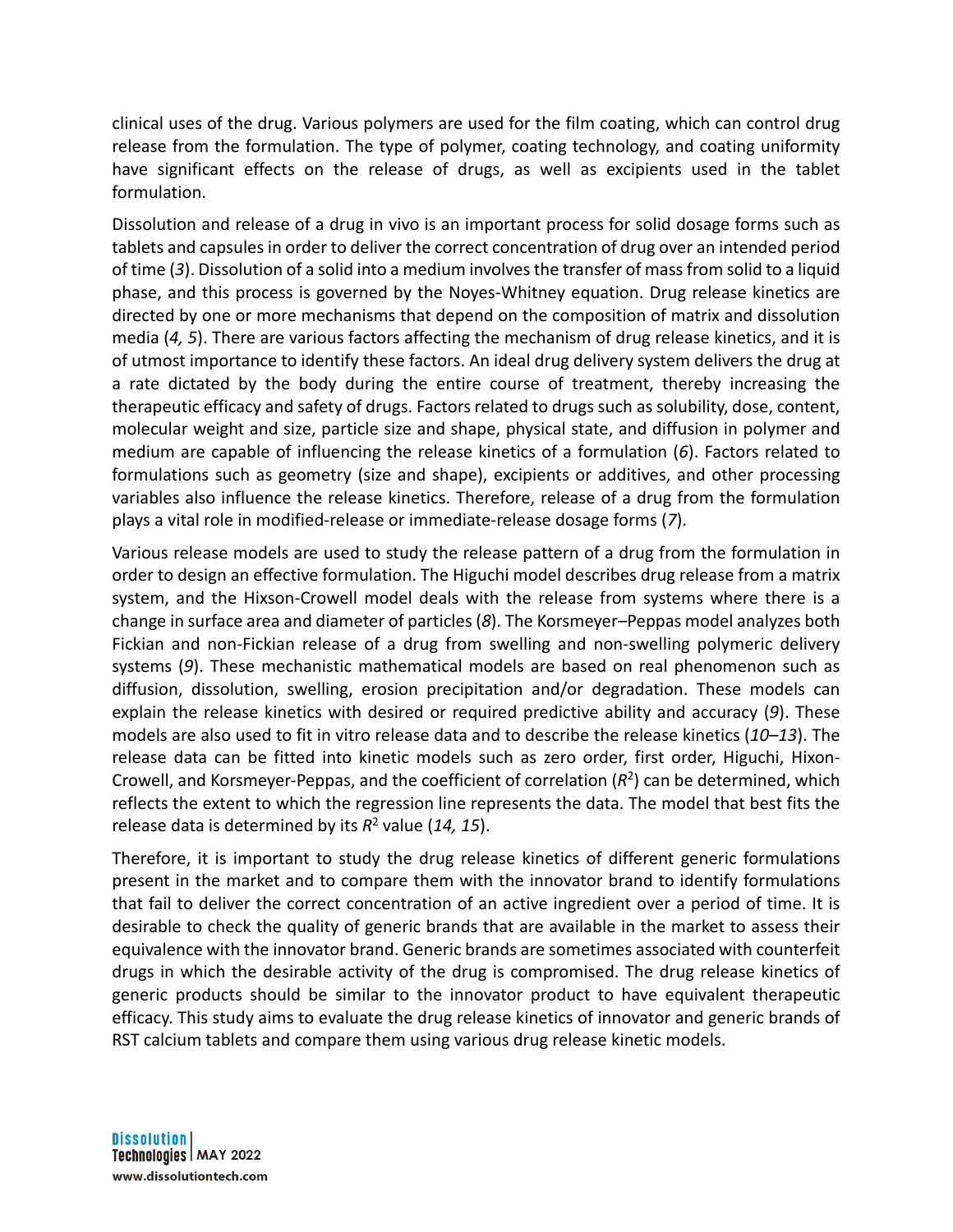## **MATERIALS AND METHODS**

The three brands of RST calcium tablets (Crestor, Ivarin, and Resova) were purchased from the local market of Jazan, Saudi Arabia. All chemicals were purchased form Sigma Aldrich (Steinheim, Germany) and were used without further purification. All the buffers were prepared fresh before the commencement of each experiment. The product information for selected brands of RST calcium tablets is shown in Table 1.

| <b>Brand</b> | <b>Batch No.</b> | <b>Manufacture</b> | <b>Expiration</b> | <b>Manufacturer</b>       |  |
|--------------|------------------|--------------------|-------------------|---------------------------|--|
|              |                  | <b>Date</b>        | <b>Date</b>       |                           |  |
| Crestor      | PF067P1          | 04/19              | 03/21             | IPR Pharmaceuticals Inc., |  |
| (Innovator)  |                  |                    |                   | Puerto Rico               |  |
| Resova       | 9114             | 09/19              | 08/21             | Jazeera Pharmaceuticals,  |  |
| (Generic)    |                  |                    |                   | Saudi Arabia              |  |
| Ivarin       | 82M111           | 08/19              | 07/21             | Tabuk Pharma,             |  |
| (Generic)    |                  |                    |                   | Saudi Arabia              |  |

*Table 1. Product Information of Rosuvastatin Calcium Tablets (20 mg)* 

#### **Preparation of Calibration curve**

A UV-Vis spectrophotometer (UV1800, Shimadzu, Japan) was used for the analysis of drug concentration in all samples. A stock solution (20 mg/100 mL) of pure RST calcium prepared in methanol was further diluted to 2, 4, 6, 8, 10, 12 and 14  $\mu$ g/mL concentrations. The calibration plot was constructed by taking the absorbance of the solutions at 244 nm. The equation for linear regression was obtained to be  $y = 0.0413x - 0.0024$ , with an  $R^2$  value of 0.998. Concentrations of drug in unknown samples were determined using the regression equation.

### **Validation of the Analytical Method**

The method used for the analysis of RST calcium was validated with respect to stability, linearity, sensitivity, precision, accuracy, specificity, robustness, and ruggedness according to the International Council for Harmonisation (ICH) guidelines Q2B (*16*).

### **Determination of Drug Content**

The average weight of 10 randomly selected tablets from each brand was determined, then the tablets were crushed into powder. Powder equivalent to 20 mg of RST calcium was transferred into a 100 mL volumetric flask. The mixture was sonicated (WiseClean sonicator, WUC-A03H, Witeg, Germany) for 30 minutes by adding 50 mL of methanol. The final volume of 100 mL was obtained by adding methanol, then filtered using a nylon filter (0.45 µm, Chrom Tech F30-NY045, MN, USA); 100 ± 10% was considered the acceptable limit per USP (*17*).

### **In Vitro Dissolution Studies**

The in vitro dissolution studies were performed in three different dissolution media (0.1 N HCl buffer, pH 1.2; 0.05 M sodium citrate buffer, pH 6.6; 0.05 M phosphate buffer, pH 6.8) using the standard method described in USP General Chapter <711> Dissolution (*18*). A USP apparatus 2 (paddle) (Copley, Nottingham, UK) was used to perform dissolution tests. The conditions for the dissolution procedure are summarized in Table 2.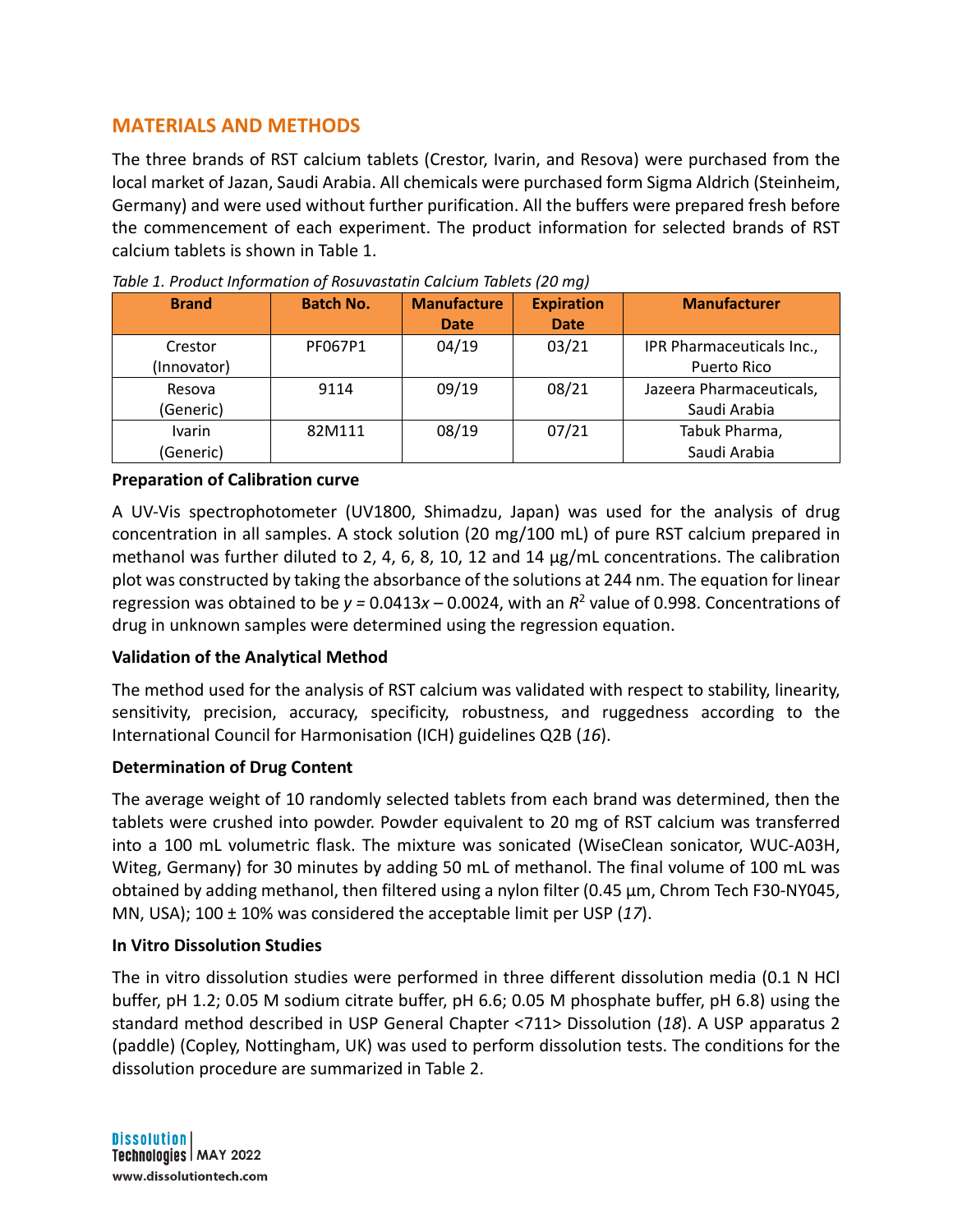For each of the three brands, one tablet was placed in each of the six dissolution vessels containing 900 mL of dissolution medium maintained at  $37 \pm 0.5$  °C. The rotational speed was set at 50 rpm. At set time intervals (5, 10, 15, 30, 45, 60, 90, 120, and 150 minutes), a 10-mL sample was withdrawn and replaced with 10 mL fresh dissolution media. The concentrations were adjusted mathematically to deal with the dilution occurring with each addition of dissolution medium. The samples were filtered with a 0.45-µm nylon filter. Absorbance was checked using UV-Vis spectrophotometry at 244 nm. The standard calibration curve of pure RST calcium was used to calculate the drug released at each time of sampling. All the experiments were performed in triplicate.

| <b>Parameter</b>       | <b>Specifications</b>                                                   |  |  |  |
|------------------------|-------------------------------------------------------------------------|--|--|--|
| Dissolution equipment  | USP apparatus II (paddle)                                               |  |  |  |
| Dissolution media      | 0.1 N HCl buffer (pH 1.2),                                              |  |  |  |
|                        | 0.05 M phosphate buffer (pH 6.8)                                        |  |  |  |
|                        | 0.05 M sodium citrate buffer (pH 6.6)                                   |  |  |  |
| Media volume           | 900 mL                                                                  |  |  |  |
| Media temperature      | 37.0 ± 0.5 $^{\circ}$ C                                                 |  |  |  |
| Paddle speed           | 50 rpm                                                                  |  |  |  |
| Sampling procedure     | Aliquots of 10 mL were drawn at 5, 10, 15, 30, 45, 60, 90, 120, and 150 |  |  |  |
|                        | min, and filtered via 0.45-um nylon filter.                             |  |  |  |
| Ultraviolet absorbance | 244 nm                                                                  |  |  |  |

*Table 2. Dissolution Test Parameters and Specifications for Rosuvastatin Calcium Tablets*

### **Application of Drug Release Kinetic Models**

Various mathematical models were employed to investigate the drug release kinetics of different RST brands. The drug release models included zero order, first order, Higuchi, Hixon-Crowell, and Korsmeyer-Peppas models.  $R^2$  values were used to determine the best fitting model.

### *Zero Order Release Kinetics Model*

Zero order kinetics implies a constant drug release from a formulation, resulting in a constant level of drug in blood throughout the process (*11, 19*). The fraction of drug release was plotted against time, and the slope of the curve obtained gives the zero-order rate constant and *R*2.

### *First Order Release Kinetics Model*

First order release kinetics can be defined as the process in which the rate of reaction is directly proportional to the concentration of drug, so the greater the concentration, the faster the release (*20, 21*). The log of the percentage of drug remaining was plotted against time, and the slope gives the rate constant and *R*2.

## *Higuchi Model*

The Higuchi model is one of the most widely employed and well-known models used to study the release of water soluble and less soluble drugs that are incorporated in solid and/or semisolid matrices (*22–24*). This model describes the release of a drug from a drug delivery system (DDS) involving both dissolution and diffusion. The fraction of drug release was plotted against the square root of time, and  $R^2$  was obtained from the curve.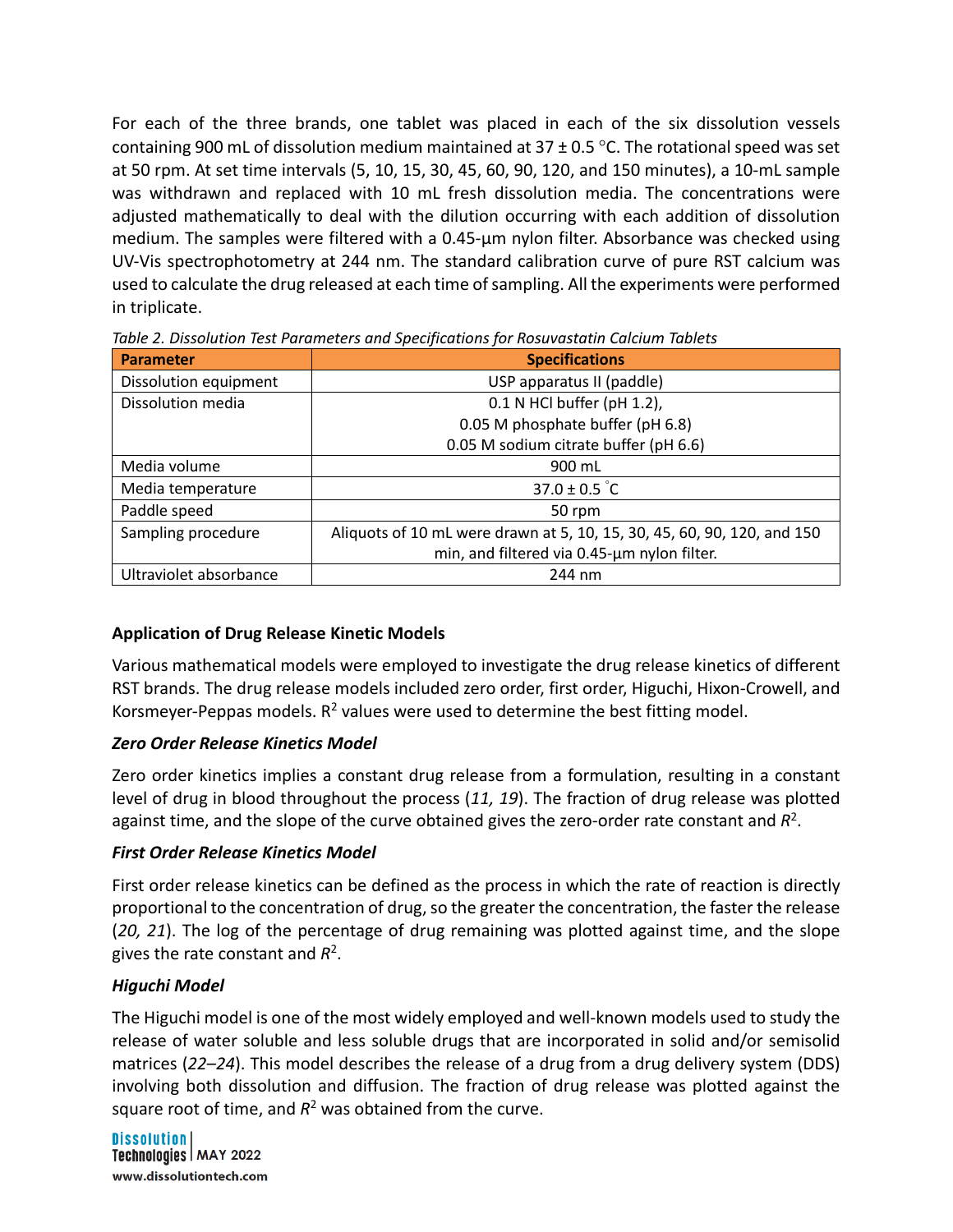#### *Korsmeyer-Peppas Model*

In the Korsmeyer-Peppas model, the drug release and elapsed time are exponentially related, which describes the release of a drug from a polymeric system (*24*). The release exponent (*n*) is used to characterize the release mechanisms of the drug, and *n* less than 0.5 indicates Fickian diffusion, whereas values between 0.5 and 1.0 indicate a non-Fickian mechanism (*26, 27*). To test this model, the log of the percentage of drug release was plotted against log time, and  $R<sup>2</sup>$  was calculated from the curve.

#### *Hixson-Crowell Model*

The Hixson-Crowell model is applied when the drug release is a function of change in surface area or the diameter of drug particles (*27, 28*). This model was tested by plotting the cubic root of the amount of drug remaining in the tablet matrix versus time, then calculating *R*2.

## **RESULTS**

The developed UV-Vis spectroscopic method was validated as per the ICH guidelines, and the parameters assessed were found to be within prescribed range. The stock solution of RST calcium was stored at two temperatures (low and high) for 1 month to check the stability of the solution. No significant differences were observed in the UV spectra, showing good stability of the stock solution in methanol. The calibration curve was plotted using 2-14  $\mu$ g/mL concentrations, and good linearity was observed up to 50 µg/mL concentration. The limit of detection (LOD) and limit of quantification (LOQ) vales were 0.33 and 0.99 µg/mL, respectively.

Inter-day and intraday precision were calculated by measuring the quality control samples (10, 25, and 50 µg/mL) in triplicates on the same day (intra-day) and three consecutive days (interday). The relative standard deviation (%RSD) values were 0.24–1.21 for intra-day and 0.33–0.65 for inter-day measurements, showing high precision of the method. The accuracy of the method was determined using recovery experiments on the medium quality control sample by standard addition method. High recovery values in the range of 98.3–101.2% were observed for six measurements, showing excellent accuracy of the method.

The percentage drug content present in the selected brands was in the range of 99.27–104.15%, which is within the USP acceptance limit of  $100 \pm 10\%$ . Highest drug content was present in the Crestor brand, showing 104.15%, followed by Resova, having 103.35%. The lowest drug content was observed for Ivarin, showing 99.27%.

In this study, three different dissolution media were used to study the effect of pH on the release kinetics of RST calcium IR tablets. The buffers used were 0.1 N HCl (pH 1.2), 0.05 M sodium citrate buffer (pH 6.6), and 0.05 M phosphate buffer (pH 6.8). The HCl buffer and phosphate buffer mimic the stomach and small intestine conditions, respectively, whereas citrate buffer is recommended for the dissolution studies of RST by the U.S. Food and Drug Administration (FDA) (*29*). The invitro release data from all three media were fitted in the mathematical models and best fit model was determined.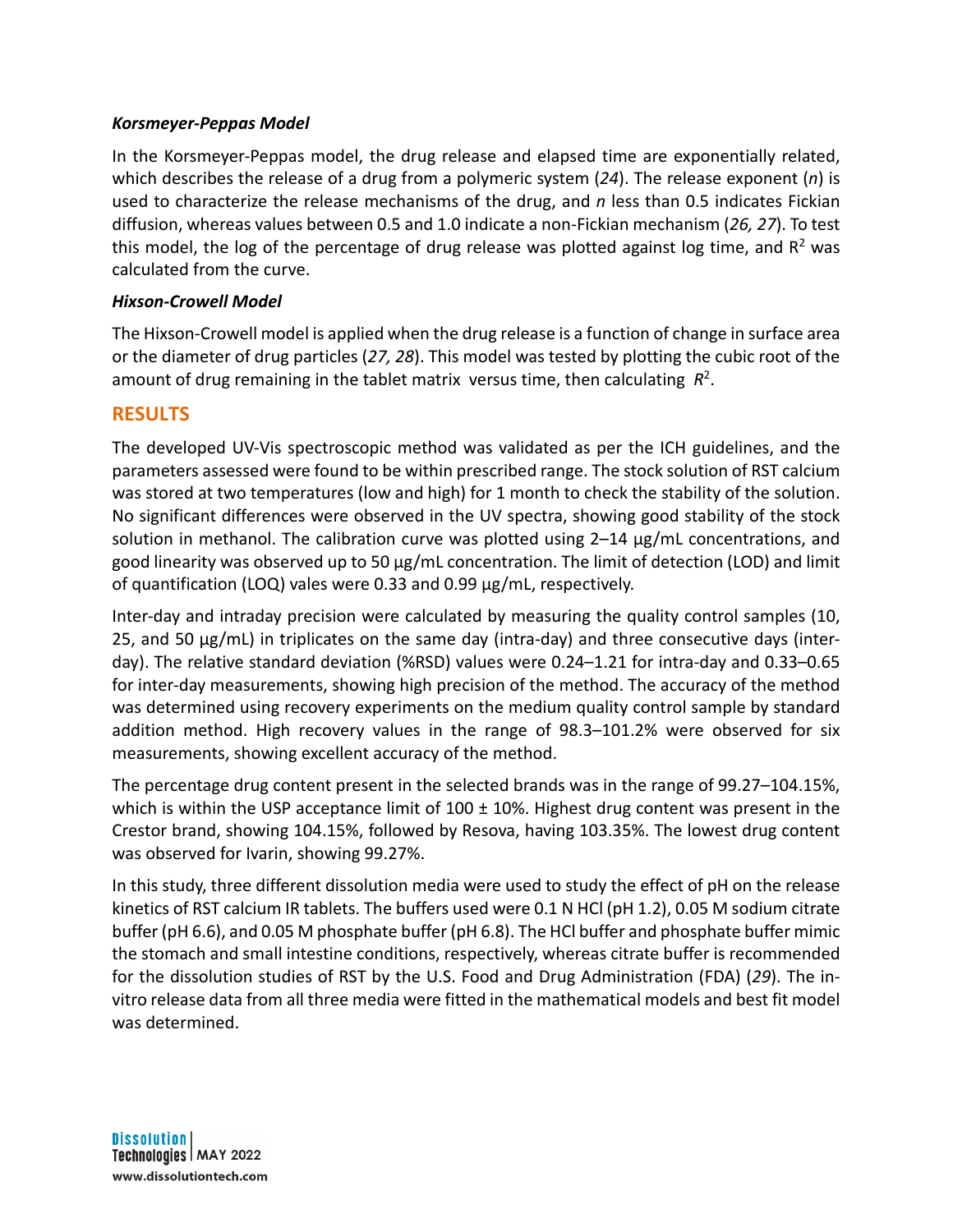## **Dissolution in 0.1N HCl Buffer (pH 1.2)**

Dissolution of the innovator formulation in 0.1 N HCl buffer was performed, and 99.69% of drug was released at 150 min. The highest  $R^2$  value was observed with the Hixon-Crowell drug release kinetic model (Fig. 1A).

When the generic formulations of RST were subjected to dissolution under the same conditions using 0.1 N HCl, 89.79% and 96.65% of drug was released from Ivarin and Resova, respectively, after 150 min. Comparison of *R*<sup>2</sup> values showed that the best fit model was the first order model for Ivarin ( $R^2$  = 0.965) and Resova ( $R^2$  = 0.925) (Fig. 1B and 1C).

The  $R^2$  values obtained in each kinetic model for all three products are presented in Table 3 for comparison purposes. In the Korsmeyer-Peppas model, the release exponent was 0.185, 0.186, and 0.177 for Crestor, Ivarin, and Resova respectively, indicating Fickian diffusion of these drugs in 0.1 N HCl at pH 1.2.



*Figure 1. Drug release profile (Log % drug remaining over time) obtained for (A) Crestor (Innovator), (B) Ivarinm (Generic), and (C) Resova (Generic) in 0.1 N HCl buffer (pH 1.2) showing the best-fit mathematical models and R2 values.*

### **Dissolution in 0.05 M Phosphate Buffer (pH 6.8)**

For the innovator brand, cumulative drug release in 0.5 M phosphate buffer (pH 6.8) after 150 min was 99.92%. . The best fit model for Crestor at pH 6.8 was the first order model, as it showed highest  $R^2$  value (0.959) (Fig. 2A).

The dissolution profile of the generic brands in 0.05 M phosphate buffer revealed that 99.89% and 99.27% of RST was released after 150 min for Ivarin and Resova, respectively. For both brands, the best fit model was the first order model, with  $R^2$  values of 0.958 and 0.901 for Ivarin and Resova, respectively (Fig. 2B and 2C).

In the Korsmeyer-Peppas model, the release exponent was found to be 0.03, 0.02, and 0.03 for Crestor, Ivarin, and Resova respectively, indicating Fickian diffusion of these drugs in 0.5 M phosphate buffer at pH 6.8.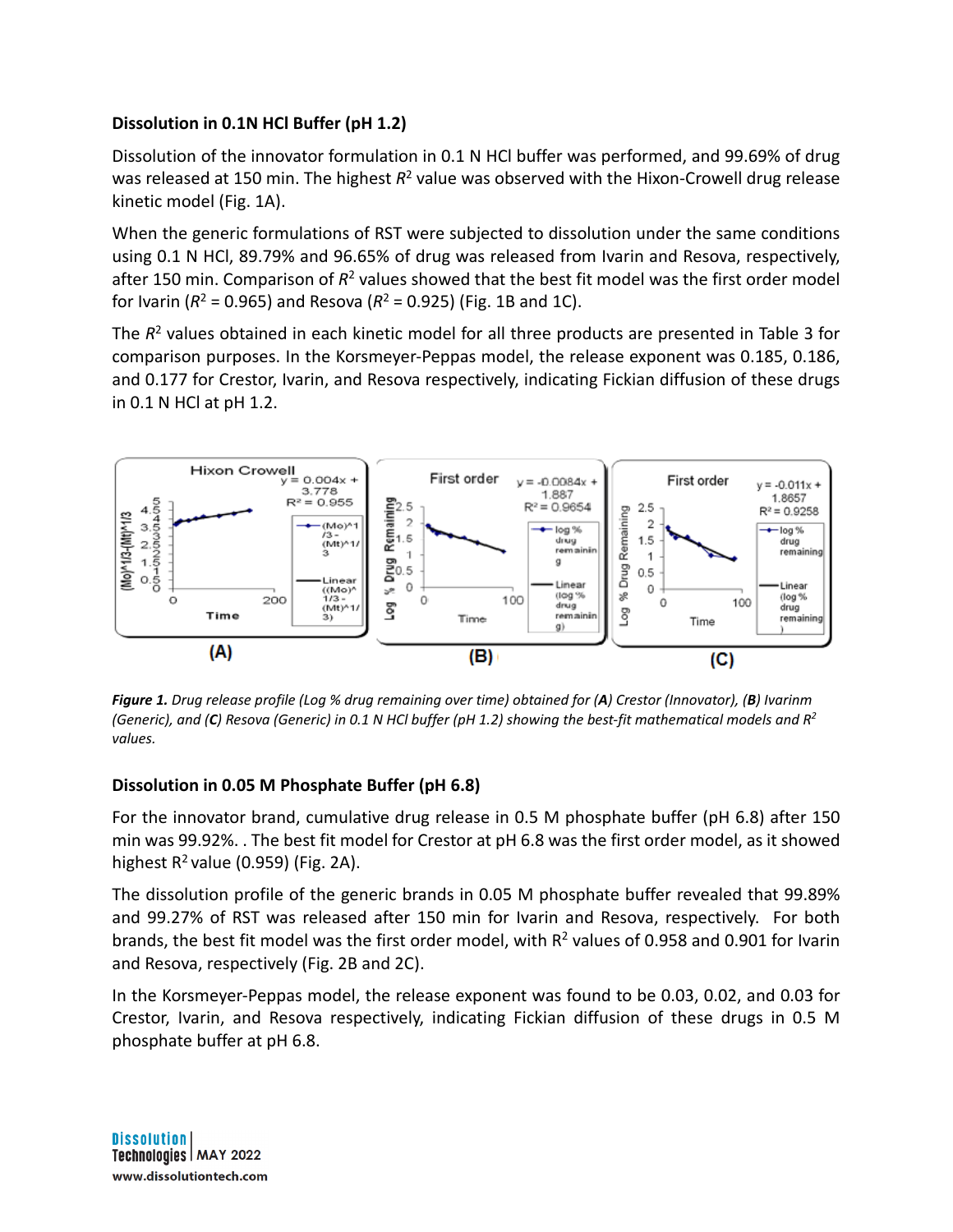

*Figure 2. Drug release profile (Log % drug remaining over time) obtained for (A) Crestor (Innovator), (B) Ivarinm (Generic), and (C) Resova (Generic) in 0.05 M phosphate buffer (pH 6.8) showing the best-fit mathematical models and R2 values.*

#### **Dissolution in 0.05 M Citrate Buffer (pH 6.6)**

The cumulative drug release upon dissolution of the innovator brand in 0.05 M citrate buffer (pH 6.6) was 99.83%. The best fit model was the first order model, with  $R^2 = 0.900$  (Fig. 3A).

Upon dissolution of generic brand tablet in 0.05 M citrate buffer (pH 6.6), 99.43% and 99.99% of RST was released for Ivarin and Resova, respectively, over 150 min. The best fit model for both was the first order model, with  $R^2$  values of 0.891 and 0.879 for Ivarin and Resova, respectively (Fig. 3B and 3C).

In the Korsmeyer-Peppas model, the release exponents were 0.02, 0.02, and 0.03 for Crestor, Ivarin, and Resova respectively, indicating Fickian diffusion of the drug in 0.05 M citrate buffer, pH 6.6.



*Figure 3. Drug release profile (Log % drug remaining over time) obtained for (A) Crestor (Innovator), (B) Ivarinm (Generic), and (C) Resova (Generic) in 0.05 M citrate buffer (pH 6.6) showing the best-fit mathematical models and R2 values.*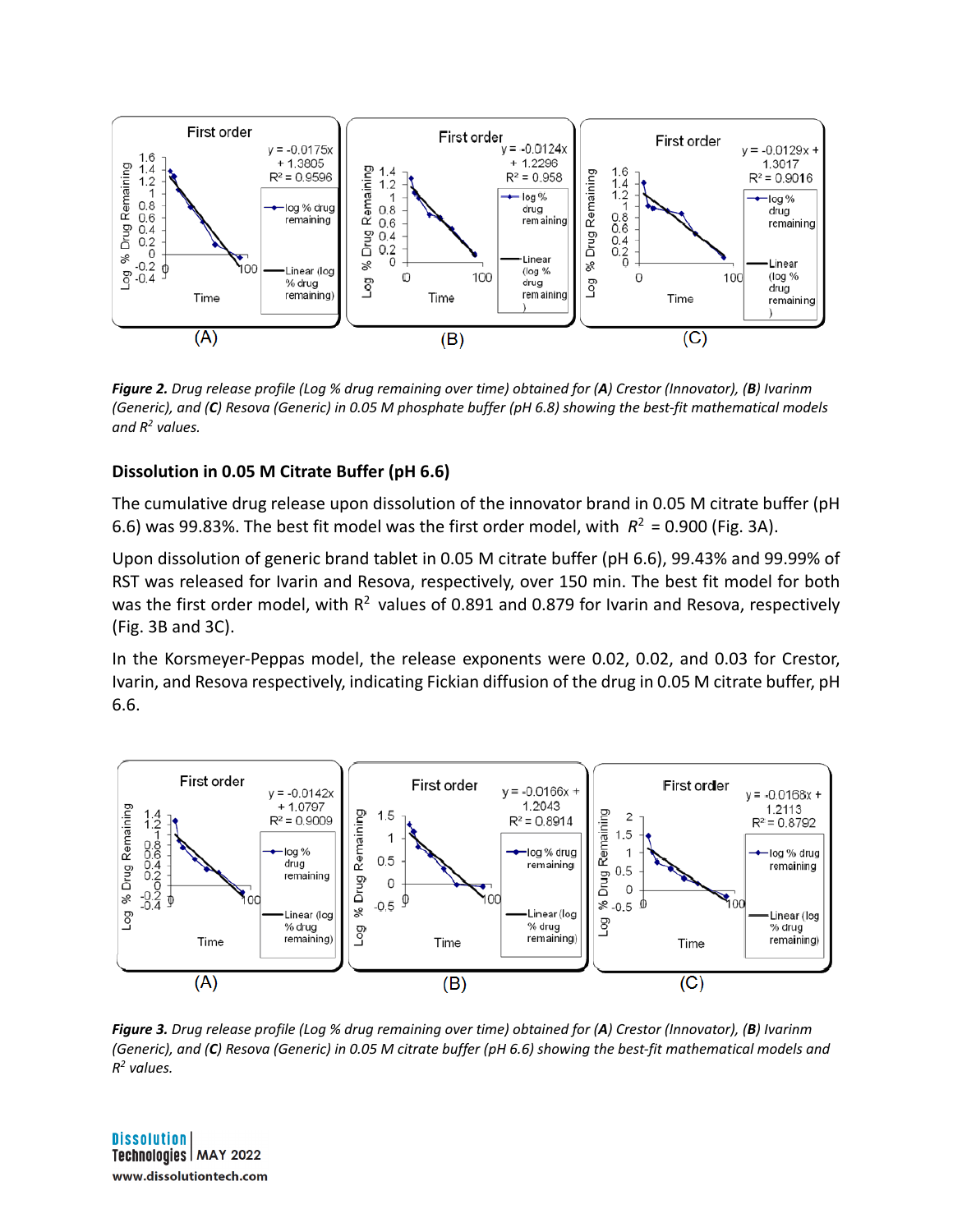| <b>Dissolution Media</b>         | Coefficient of Correlation $(R^2)$ |                |                    |                          |                      |  |  |  |  |
|----------------------------------|------------------------------------|----------------|--------------------|--------------------------|----------------------|--|--|--|--|
| and Product                      | <b>Zero</b>                        | <b>Higuchi</b> | <b>First Order</b> | <b>Korsmeyer-Peppas</b>  | <b>Hixon-Crowell</b> |  |  |  |  |
|                                  | <b>Order</b>                       | <b>Model</b>   | <b>Model</b>       | <b>Model<sup>a</sup></b> | <b>Model</b>         |  |  |  |  |
| 0.1 N HCl Buffer (pH 1.2)        |                                    |                |                    |                          |                      |  |  |  |  |
| Crestor (Innovator)              | 0.737                              | 0.867          | 0.930              | 0.845(0.185)             | 0.955                |  |  |  |  |
| Ivarin (Generic)                 | 0.771                              | 0.894          | 0.965              | 0.867(0.186)             | 0.894                |  |  |  |  |
| Resova (Generic)                 | 0.710                              | 0.844          | 0.925              | 0.834(0.177)             | 0.882                |  |  |  |  |
| 0.05 M phosphate buffer (pH 6.8) |                                    |                |                    |                          |                      |  |  |  |  |
| Crestor (Innovator)              | 0.644                              | 0.769          | 0.959              | 0.913(0.03)              | 0.874                |  |  |  |  |
| Ivarin (Generic)                 | 0.664                              | 0.812          | 0.958              | 0.927(0.02)              | 0.936                |  |  |  |  |
| Resova (Generic)                 | 0.557                              | 0.686          | 0.901              | 0.786(0.03)              | 0.838                |  |  |  |  |
| 0.05 M citrate buffer (pH 6.6)   |                                    |                |                    |                          |                      |  |  |  |  |
| Crestor (Innovator)              | 0.468                              | 0.620          | 0.900              | 0.774(0.02)              | 0.807                |  |  |  |  |
| Ivarin (Generic)                 | 0.509                              | 0.679          | 0.891              | 0.842(0.02)              | 0.710                |  |  |  |  |
| Resova (Generic)                 | 0.380                              | 0.526          | 0.879              | 0.676(0.03)              | 0.794                |  |  |  |  |

*Table 3. Comparative Release Model Analysis of Rosuvastatin Calcium Tablets at pH 1.2, 6.8, and 6.6*

*a Diffusion or release exponent given in parentheses.*

#### **DISCUSSION**

Dissolution profiles of three RST calcium IR tablet formulations were compared and analyzed using drug release kinetic models. At pH 1.2 (0.1 N HCl), the highest  $R^2$  value for the innovator brand was observed for the Hixson-Crowell cube root law model  $(R^2 = 0.955)$ , which shows that the dissolution rate was normalized for the decrease in solid surface area as a function of time. Drug is released from the system where there is a change in surface area and diameter of particles or tablets (*30*). Provided there is no change in shape as the suspended solid dissolves, its surface area decreases to two-thirds power of its weight. Whereas the generic brands showed first order release kinetics with *R*2 values 0.965 and 0.925 for Ivarin and Resova, respectively. The first order equation describes a system where the release rate is concentration-dependent. The dosage forms containing water soluble drugs in porous matrices follow this profile such that the amount of drug released per unit time diminishes (*31*).

Korsmeyer et al developed a relationship to describe drug release from a polymeric delivery system to analyze both Fickian and non-Fickian diffusion from swelling and non-swelling (*25*). The release exponent is indicative of the mechanism of drug transport through the polymer. Crestor, Ivarin, and Resova showed non-swellable matrix Fickian diffusion with release exponents less than 0.5 at pH 1.2.

In 0.05 M phosphate buffer (pH 6.8), all three brands followed a first order release model, with *R*2 values of 0.901–0.959. In the Korsmeyer-Peppas model, release exponents were less than 0.05, indicating non-swellable matrix Fickian diffusion. Similarly, dissolution in 0.05 M citrate buffer followed first order release kinetics for all three brands, with *R*2 values of 0.879–0.900 and release exponents less than 0.5.

The FDA guidance for stability testing emphasizes the importance of release kinetics in the determination of a product's shelf life for both the drug substance and drug products (*32*). The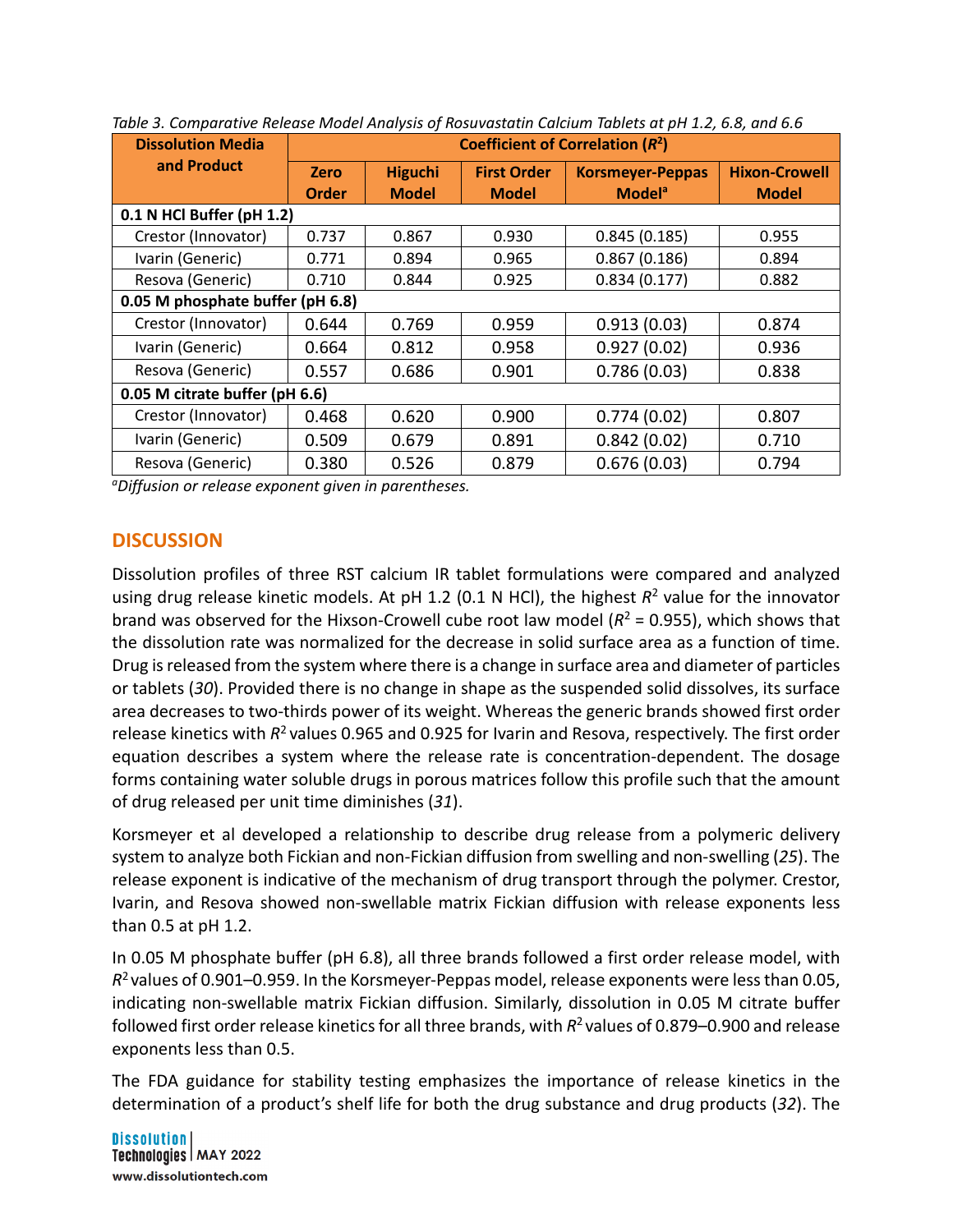FDA guidance for dissolution testing describes the model-dependent approaches and gives step by step procedures to select the appropriate model to fit the dissolution profiles (*33*). Similarly, ICH guidelines explain the importance of mathematical modeling and explanation of release mechanisms for establishing the stability and shelf life of a product for human use (*34*).

Mathematical models of drug release kinetics are useful in predicting in vivo dissolution profile of a drug. These models help to determine the exact transport mechanisms involved in the release of drugs. Drug release kinetics is crucial for controlled-release formulations, where the release of drug is controlled by polymer matrix behavior; however, study of drug release kinetics in immediate-release formulations is also important because release of the drug from a tablet matrix not only depends upon the polymer but also on other factors. For example, formulation variables can affect drug release from IR tablets. Formulation geometry (size and shape), processing techniques and manufacturing variables, as well as excipients and additives can influence physical characteristics of the formulation and thus impact drug release. For example, the presence of hydrophobic additives can hinder the infiltration of aqueous medium, whereas insoluble fillers may result in blocking the surface pores of the formulation. Also, binding agents and lubricants used in the tablet can retard the drug release, whereas the plasticizers are known to enhance it. Therefore, studying drug release kinetics in immediate-release formulations is important even if it is going to release the drug in a short time.

Various mathematical models are used to predict the overall drug release behavior and to design drug delivery systems. The zero order kinetic model is used to describe the dissolution of drugs present in modified-release dosage forms, such as transdermal systems, matrix tablets containing poorly water-soluble drugs, coated dosage forms, and osmotic systems. Formulations following this model release the same amount of drug per unit of time. This model is ideal for drug release to have a prolonged pharmacological action (*35*). In the first order model, the plot between log drug release versus time is linear, so the release of a drug depends on the amount of drug remaining in its matrix. Dosage forms containing water-soluble drugs in porous matrices follow first order kinetics (*31*).

The Higuchi model explains the dissolution of drugs in semisolid planar dosage forms, such as suspension and ointments as well as other geometric and porous dosage forms. This model is based on the several conditions including: the initial drug concentration in the dosage form matrix is higher than its solubility; there is one-dimensional drug diffusion taking place; the diameter of drug particles is much less than the system thickness; there is negligible matrix swelling; there is constant drug diffusivity; and perfect sink conditions are attained (*36*).

The Korsmeyer-Peppas model describes the relationship concerning drug release from a polymeric matrix. The release exponent, *n*, is used to characterize the release mechanism. For thin film (slab) geometry, an *n* value less than 0.5 indicates Fickian diffusion. For other geometries such as cylindrical and spherical, an *n* value less than or equal to 0.45 denotes a Fickian diffusion mechanism; *n* more than 0.45 and less than 0.89 corresponds to non-Fickian transport; *n* equal to 0.89 relates to case II diffusion (relaxational); and *n* greater than 0.89 denotes super case II transport (*37*). This model is used for the analysis of drug release from dosage forms where the release mechanism is not fairly known and there could be more than one release phenomena involved.

#### **Dissolution**

Technologies | MAY 2022 www.dissolutiontech.com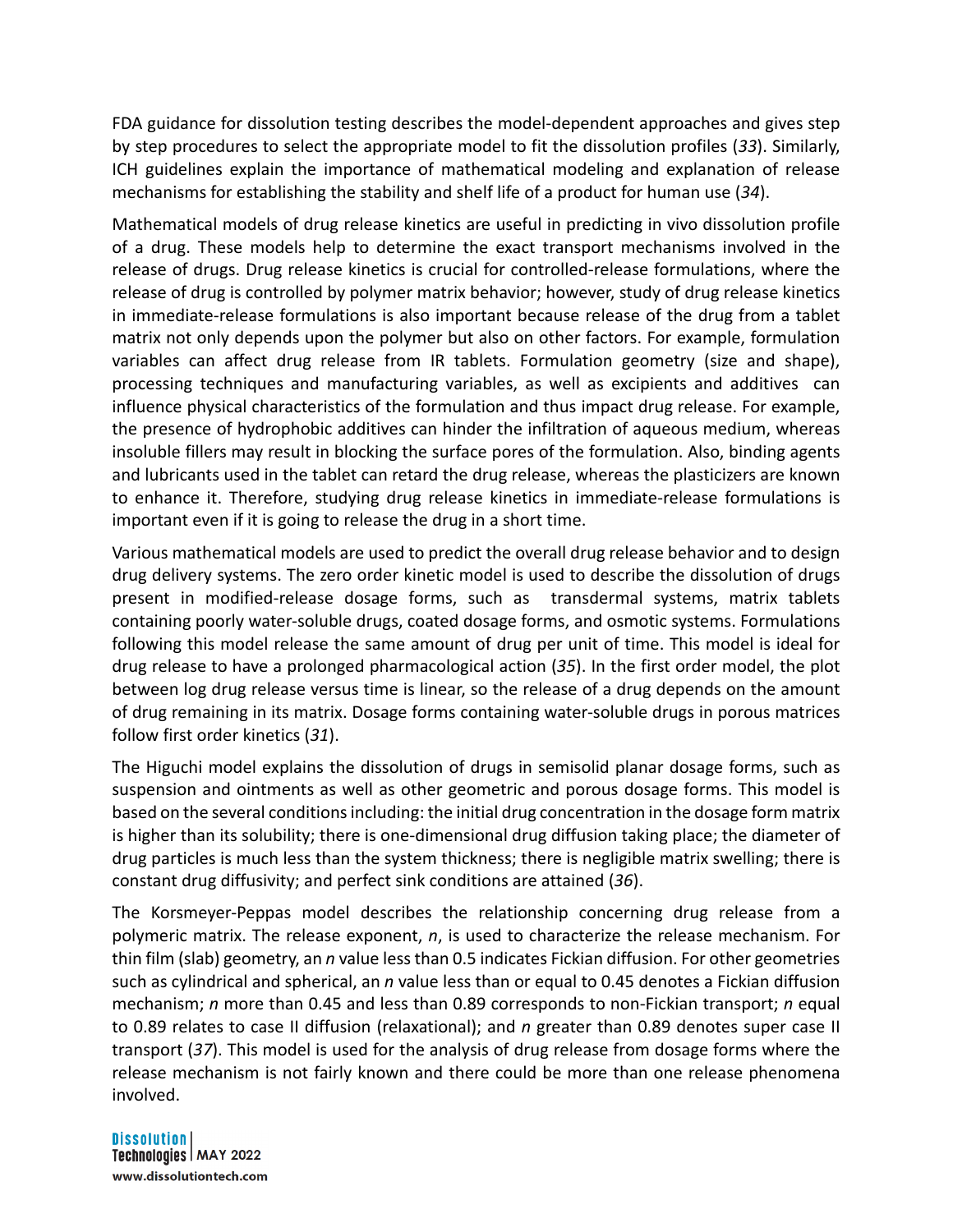Finally, the Hixson-Crowell model is used when the regular area of drug particles is proportional to the cubic root of its volume. This model applies to various dosage forms including tablets, where dissolution takes place in planes that are parallel to the surface of drugs. The initial geometrical form of tablets remains constant all the time and the dimensions diminish proportionally. The graph of the cubic root of unreleased drug fraction versus time will be linear, provided that the equilibrium conditions are not achieved (*8*).

## **CONCLUSIONS**

Drug release kinetics models were used to evaluate and compare the dissolution profiles of three brands of RST calcium IR tablets (one innovator and two generic brands) in three media. All the brands followed first order kinetics in all dissolution media except the innovator brand which followed Hixson-Crowell kinetics in 0.1 N HCl (pH 1.2). This means that in 0.1 N HCl, the change in surface area and diameter of tablets with progressive dissolution of the tablet matrix was a function of time. Dissolution occurred in planes, parallel to the tablet surface, and the initial geometrical form remained constant.

### **ACKNOWLEDGEMENTS**

The authors acknowledge the research facilities provided by College of Pharmacy, Jazan University, Jazan, Saudi Arabia. No funding was received for the study.

## **CONFLICT OF INTEREST**

The authors disclosed no conflicts of interest related to this article.

### **REFERENCES**

- 1. Adams, S. P.; Sekhon, S. S.; Wright, J. M. Rosuvastatin for lowering lipids. *Cochrane Database Syst. Rev.* **2014**, *2014* (11), CD010254. DOI: 10.1002/14651858.CD010254.pub2.
- 2. Martin, P. D.; Warwick, M. J.; Dane, A. L.; Hill, S. J.; Giles, P. B.; Phillips, P. J.; Lenz, E. Metabolism, excretion, and pharmacokinetics of rosuvastatin in healthy adult male volunteers. *Clin. Ther.* **2003**, *25* (11), 2822–2835. DOI: 10.1016/S0149-2918(03)80336-3.
- 3. Gray, V. A.; Rosanske, T. W. Dissolution. In *Specification of Drug Substances and Products (Second Edition)*; Riley, C. M.; Rosanske, T. W.; Reid, G.; Eds.; Elsevier, 2020, pp 481–503. DOI: 10.1016/B978-0-08-102824- 7.00018-X.
- 4. Bruschi, M. L. Main mechanisms to control the drug release. In *Strategies to Modify the Drug Release from Pharmaceutical Systems*; Woodhead Publishing, 2015, pp 37–62. DOI: 10.1016/B978-0-08-100092- 2.00004-7.
- 5. Fu, Y.; Kao, W. J. Drug release kinetics and transport mechanisms of non-degradable and degradable polymeric delivery systems. *Expert Opin. Drug Deliv.* **2010**, *7* (4), 429–444. DOI: 10.1517/17425241003602259.
- 6. Kamaly, N.; Yameen, B.; Wu, J.; Farokhzad, O. C. Degradable controlled-release polymers and polymeric nanoparticles: mechanisms of controlling drug release. *Chem. Rev.* **2016**, *116* (4), 2602–2663. DOI: 10.1021/acs.chemrev.5b00346.
- 7. Bruschi, M. L. Modification of drug release. In *Strategies to Modify the Drug Release from Pharmaceutical Systems*; Woodhead Publishing, 2015, pp 15–28, DOI: 10.1016/B978-0-08-100092-2.00002-3.
- 8. Bruschi, M. L. Mathematical models of drug release. In *Strategies to Modify the Drug Release from Pharmaceutical Systems*; Woodhead Publishing, 2015, pp 63–86, DOI: 10.1016/B978-0-08-100092-2.00005- 9.
- 9. Mircioiu, C.; Voicu, V.; Anuta, V.; Tudose, A.; Celia, C.; Paolino, D.; Fresta, M.; Sandulovici, R.; Mircioiu, I. Mathematical modeling of release kinetics from supramolecular drug delivery systems. *Pharmaceutics*.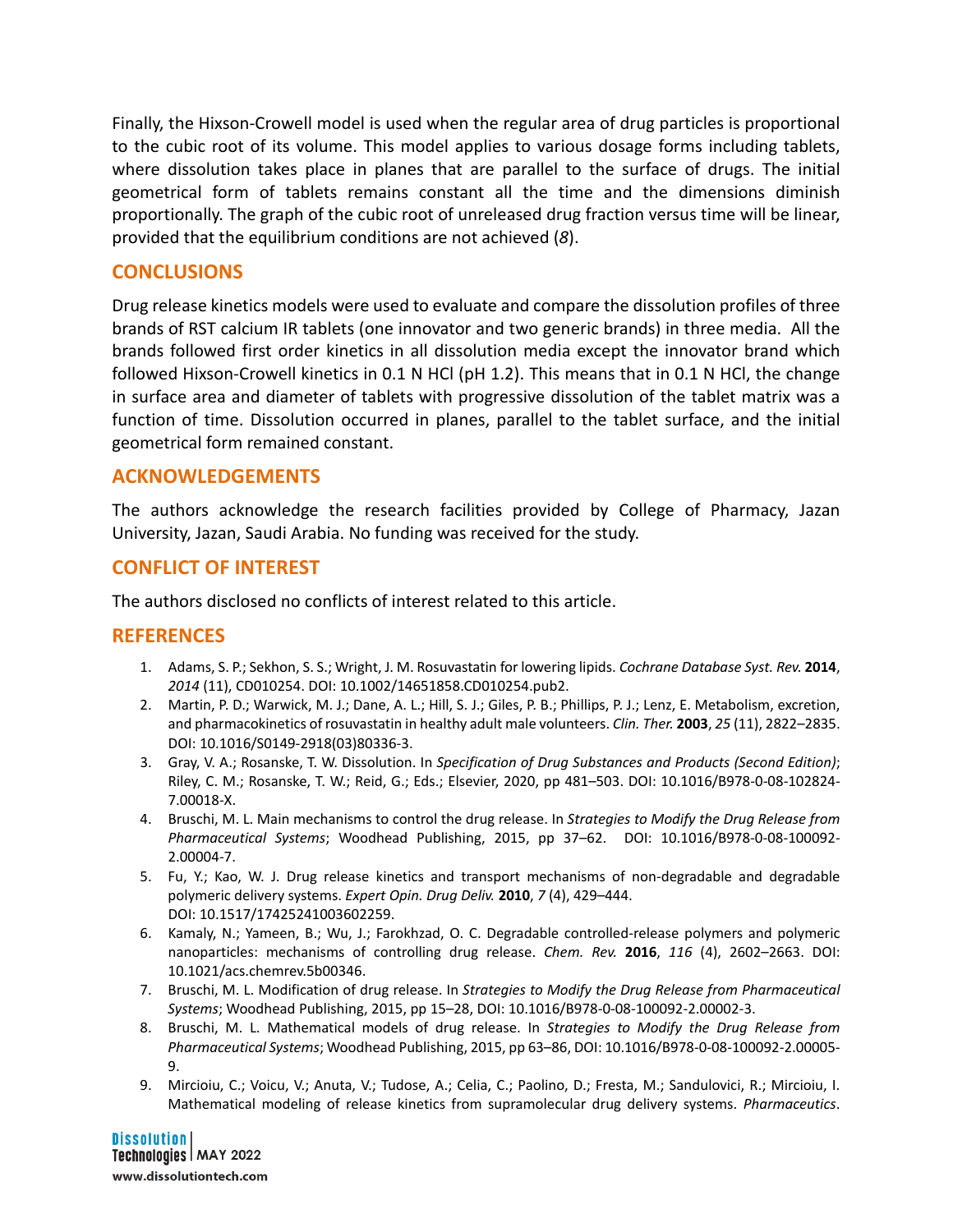**2019**, *11* (3), 140. DOI: 10.3390/pharmaceutics11030140.

- 10. Siepmann, J.; Peppas, N. A. Modeling of drug release from delivery systems based on hydroxypropyl methylcellulose (HPMC). *Adv. Drug Deliv. Rev.* **2001**, *48* (2–3), 139–157. DOI: 10.1016/S0169- 409X(01)00112-0.
- 11. Dash, S.; Murthy, P. N.; Nath, L.; Chowdhury, P. Kinetic modeling on drug release from controlled drug delivery systems. *Acta Pol. Pharm*. **2010**, *67* (3), 217–223.
- 12. Jain, A.; Jain, S. K. In vitro release kinetics model fitting of liposomes: an insight, *Chem. Phys. Lipids.* **2016**, *201*, 28–40. DOI: 10.1016/j.chemphyslip.2016.10.005.
- 13. Romero, A. I.; Villegas, M.; Cid, A. G.; Parentis, M. L.; Gonzo, E. E.; Bermúdez, J. M. Validation of kinetic modeling of progesterone release from polymeric membranes, *Asian J. Pharm. Sci.* **2018**, *13* (1) 54–62, DOI: 10.1016/j.ajps.2017.08.007.
- 14. Wojcik-Pastuszka, D.; Krzak, J.; Macikowski, B.; Berkowski, R.; Osiński, B.; Musiał, W. Evaluation of the release kinetics of a pharmacologically active substance from model intra-articular implants replacing the cruciate ligaments of the knee. *Materials (Basel).* **2019**, *12* (8), 1202. DOI: 10.3390/ma12081202.
- 15. Tesfay, D.; Abrha, S.; Yilma, Z.; Woldu, G.; Molla, F. Preparation, optimization, and evaluation of epichlorohydrin cross-linked enset (*Ensete ventricosum (Welw.) Cheeseman*) starch as drug release sustaining excipient in microsphere formulation. *Biomed. Res. Int.* **2020**, *2020*, 2147971. DOI: 10.1155/2020/2147971.
- 16. *Q2B Validation of Analytical Procedures: Methodology;* Guidance for Industry, U.S. Department of Health and Human Services, Food and Drug Administration, Center for Drug Evaluation and Research (CDER), Center for Biologics Evaluation and Research (CBER), International Conference on Harmonisation, 1996.
- 17. Gupta, A.; Mishra, P.; Shah, K. Simple UV spectrophotometric determination of rosuvastatin calcium in pure form and in pharmaceutical formulations. *J. Chem.* **2009**, *6*, 956712. DOI: /10.1155/2009/956712.
- 18. *United States Pharmacopoeia-National Formulary (USP-NF)*. United States Pharmacopoeial Convention, Inc., Rockville, MD, 2007, *1*, 1480.
- 19. Varelas, C. G.; Dixon, D. G.; Steiner, C. Zero-order release from biphasic polymer hydrogels. *J. Control. Release.* **1995**, *34* (3), 185–192. DOI: 10.1016/0168-3659(94)00085-9.
- 20. Gibaldi, M.; Feldman, S. Establishment of sink conditions in dissolution rate determinations theoretical considerations and application to nondisintegrating dosage forms. *J. Pharm. Sci.* **1967**, *56* (10), 1238–1242. DOI: 10.1002/jps.2600561005.
- 21. Wagner, J.G. Interpretation of percent dissolved–time plots derived from In vitro testing of conventional tablets and capsules. *J. Pharm. Sci.* **1969**, *58* (10), 1253–1257. DOI: 10.1002/jps.2600581021.
- 22. Brophy, M. R.; Deasy, P. B. Application of the Higuchi model for drug release from dispersed matrices to particles of general shape. *Int. J. Pharm.* **1987**, *37* (1–2), 41–47. DOI: 10.1016/0378-5173(87)90008-1.
- 23. Higuchi, T. Rate of release of medicaments from ointment bases containing drugs in suspension. *J. Pharm. Sci*. **1961**, *50* (10), 874–875. DOI: 10.1002/jps.2600501018.
- 24. Higuchi, T. Mechanism of sustained-action medication. Theoretical analysis of rate of release of solid drugs dispersed in solid matrices.. *J. Pharm. Sci.* **1963**, *52* (12), 1145–1149. DOI: 10.1002/jps.2600521210.
- 25. Korsmeyer, R. W.; Gurny, R.; Doelker, E. M.; Buri, P.; Peppas, N. A. Mechanism of solute release from porous hydrophilic polymers. *Int. J. Pharm*. **1983**, *15* (1), 25–35. DOI: 10.1016/0378-5173(83)90064-9.
- 26. Peppas, N.A. Analysis of Fickian and non-Fickian drug release from polymers. *Pharm. Acta Helv.* **1985**, *60* (4), 110–111..
- 27. Singhvi, G.; Singh, M. Review: In-vitro drug release characterization models. *IJPSR*. **2011**, *2*, 77–84.
- 28. Hixson, A.W.; Crowell, J.H. Dependence of reaction velocity upon surface and agitation. *Ind. Eng. Chem.* **1931**, *23* (8), 923–931. DOI: 10.1021/ie50260a018.
- 29. Dissolution Methods. United States Food and Drug Administration website. www.accessdata.fda.gov/ scripts/cder/dissolution/dsp\_getallData.cfm/ (Accessed May 19, 2021).
- 30. Paarakh, M. P.; Jose, P. I.; Setty, C. M.; Christoper, G. V. P. Release kinetics concepts and applications. *Int. J. Pharm. Res. Tech*, **2018**, *8*, 12-20.
- 31. Mulye, N. V.; Turco, S. J. A simple model based on first order kinetics to explain release of highly water soluble drugs from porous dicalcium phosphate dihydrate matrices, *Drug Dev. Ind. Pharm*. **1995**, *21* (8) 943– 953. DOI: 10.3109/03639049509026658.
- 32. *Q1A(R2) Stability Testing of New Drug Substances and Products*; Guidance for Industry, U.S. Department of